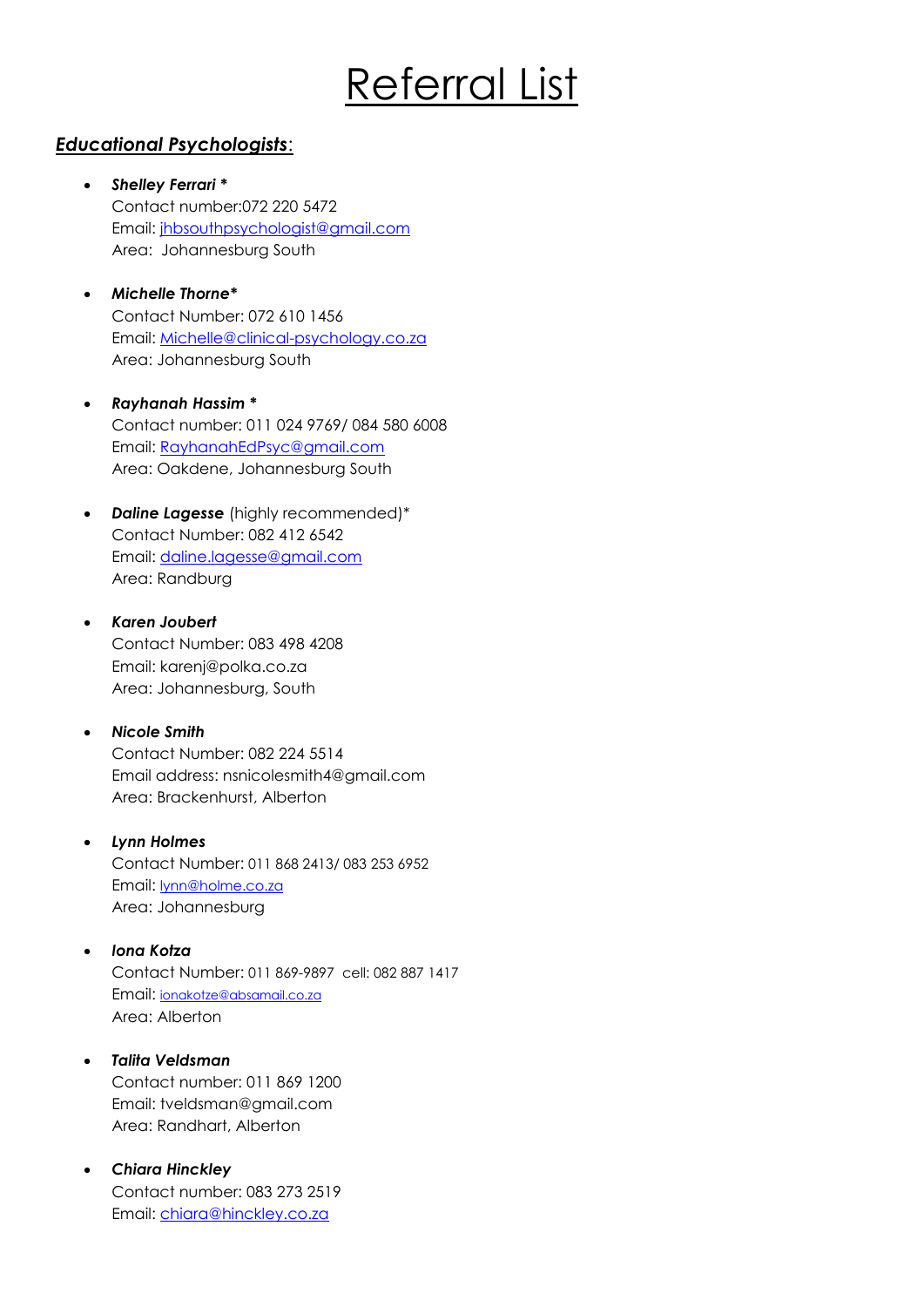- **Family Therapy Centre** (Area: Glenvista, Johannesburg) Contact number: 011 432 2056 Email: [admin@familytherapycentre.co.za](mailto:admin@familytherapycentre.co.za)
- *Dr. Marinda Cruywagen* (Area: Brackenhurst, Alberton) Contact number/s: 082 564 6410 Email: cruywa@mweb.co.za
- *Tlhoriso Audrey Sepenyane* Contact number: 011849 4669 Email: [tlhoriso@sepenyanepsych.co.za](mailto:tlhoriso@sepenyanepsych.co.za)
- *Gillian Ilsely* (Area: Morningside, Johannesburg) Contact Number: 083 414 0869 Email: *gilliani@mweb.ac.za*
- *Christian Uitzinger*  Contact Number: 079 540 9477 Email address: [info@chrisuitzinger.co.za](mailto:info@chrisuitzinger.co.za)

*Eileen Rossouw (*Area: Edenvale, Johannesburg – Centerpaeds) Contact Number: 011 454 2959

#### *Speech & Language Therapists:*

- *Sohana Kaliprasad*  Contact Number: 011 907 2342/ 083 447 1894 Email address: [sohana.singh@telkomsa.net](mailto:sohana.singh@telkomsa.net) Area: Alberton, Johannesburg
- *Carmen Esterhuizen (Speech therapist and Audiologist)* Contact number: 011 682 1585 Area: Mulbarton
- **Dina Lilian** (works with high school learners) 0828206225 Donald Gordon Medical Centre
- *Philippa Glogauer, Nicole Chesler & Monica Cipolat* Contact Number: 011 454 2959 Area: Edenvale, Johannesburg - Centerpaeds

## *Occupational Therapists:*

- *Jeanine Steyn* Contact Number: 082 734 3637 Email: jeanine.steyn.ot@gmail.com Area: Johannesburg, South
- *Adele Spear*  Contact Number: 083 665 6334

Email: adelspear@gmail.com Area: Glenvista, Johannesburg South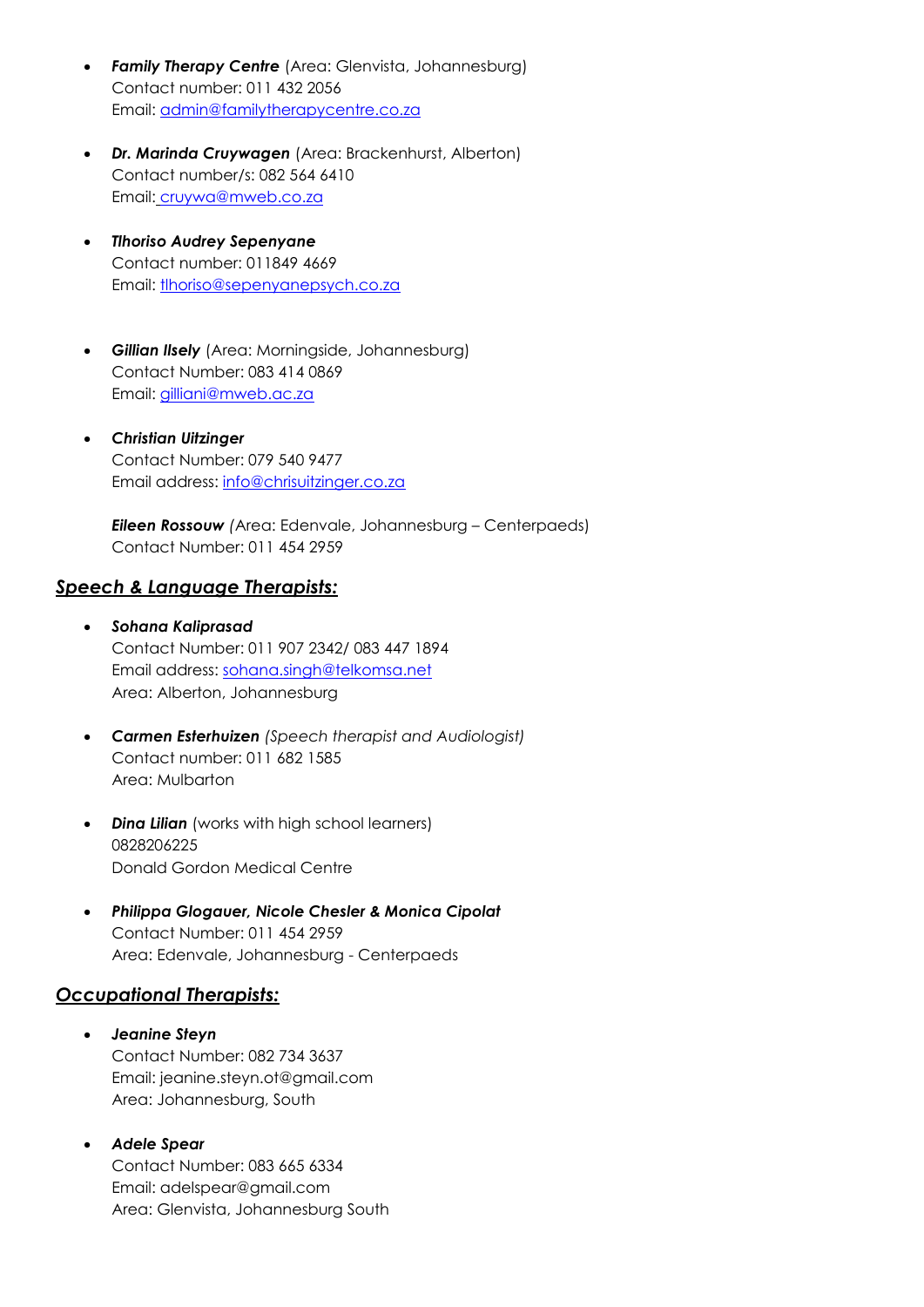- *The OT (Chanella Mcabe)-* Travelling Practice (home, school) Contact number: 072 024 9100 Email: [info@theot.co.za](mailto:info@theot.co.za)
- *Punam Chibabhai* (Sensory Trained) Contact number: 083 564 9273/ 083 564 9273 Area: Johannesburg South

*Veda Da Silva* (Area: Edenvale, Johannesburg – Centerpaeds) Contact Number: 011 454 2959

#### *Neurodevelopmental Paediatricians*:

- *Dr. Mandy Molokome-Radebe* (trained by Prof Lorna Jacklin) 011 724 2394 [mandymolokomme2@gmail.com](mailto:mandymolokomme2@gmail.com)
- *Dr. Gillian De Vos* 011 326 1444 [gillian@shrinks.co.za](mailto:gillian@shrinks.co.za)
- *Dr. Amina Bham* 011 646 6658 [aminabham@gmail.com](mailto:aminabham@gmail.com)
- *Dr. Adriana Petrova* 011 897 1653 [Carla.Rudman@drpractice.co.za](mailto:Carla.Rudman@drpractice.co.za)
- *Dr. Judith Hyslop* 011 782 5543

## *Paediaric Neurologists:*

- *Dr. Stacey Kretzmer* 011 806 1714
- *Professor Gail Scher* 011 356 6516
- *Dr. Deborah Pearce* 011 482 3594
- *Dr. Tatiana Aduc* 11 257 2097

## *Paediatric Psychiatrists*:

- *Dr. Corinne Johnson* 083 316 7348 [drjohnson.psychiatry@gmail.com](mailto:drjohnson.psychiatry@gmail.com)
- *Dr. Linda Kelly & Dr. David Benn*  011 326 1444